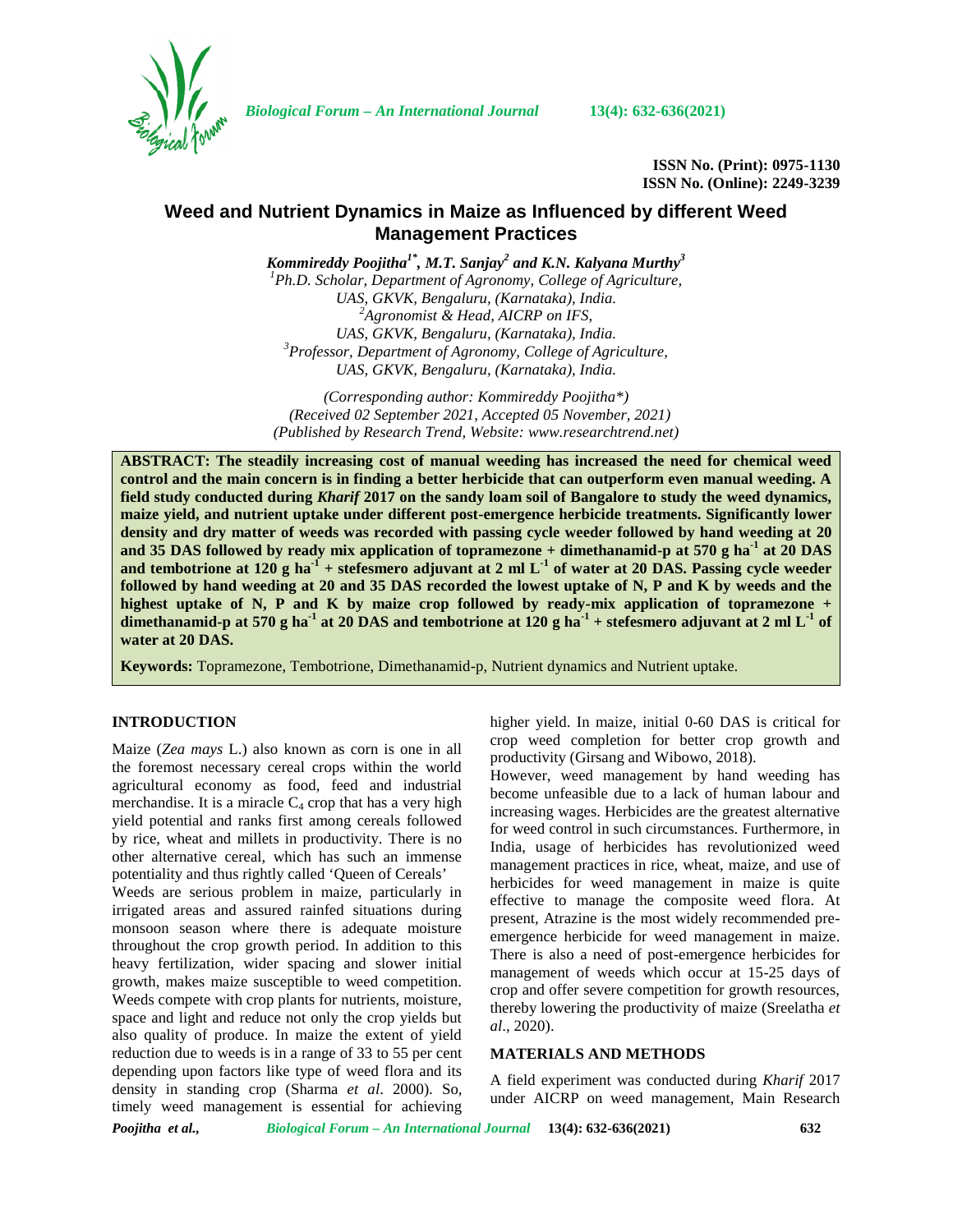Station, University of Agricultural Sciences, Hebbal, Bangalore. The experiment was laid out in a randomized block design with nine treatments and three replications. The treatments were atrazine at  $1250 \text{ g ha}^{-1}$ at 3 DAS, tembotrione at 120 g  $ha^{-1}$  + stefesmero adjuvant @ 2 ml  $L^{-1}$  of water at 20 DAS, topramezone app + dimethanamid-p at  $570$  g ha<sup>-1</sup> at 20 DAS, topramezone at  $25.2$  g ha<sup>-1</sup> at 20 DAS, dimethanamid-p resul at 600 g ha<sup>-1</sup> at 20 DAS, 2,4-D-sodium salt at 500 g ha<sup>-1</sup> at 20 DAS, halosulfuron-methyl + atrazine at 596 g ha<sup>-1</sup> at 20 DAS, cycle weeder followed by hand weeding at 20 and 35 DAS and unweeded control. The herbicides were applied using spray volume of  $750$  L ha<sup>-1</sup> for preemergence and 500 L ha<sup>-1</sup> for post-emergence with  $Cynodon$ knapsack sprayer having flood -jet nozzle.

The soil of the experimental site was sandy loam with a pH of 6.28, low in available N  $(252.7 \text{ kg ha}^{-1})$ , medium in available phosphorus  $(23.5 \text{ kg } \text{ha}^{-1})$  and available potassium (268.4 kg ha<sup>-1</sup>). Maize hybrid '*BRMH-1*' was sown with a spacing of  $60 \times 30$  cm and the recommended dose of fertilizer *i.e*., 150-75-40 kg of N, P and K was applied with two splits of nitrogen. Observations on weed density and weed dry matter were recorded in an area of  $0.25 \text{ m}^2$  and converted to 1  $m^2$ .

The nutrient content in soil were analyzed as suggested by Subbiah and Asija (1956) for N, Olsen's method for P and neutral normal ammonium acetate method for K (Jackson 1973). Total N, P and K uptake by the plant and weed samples was calculated by using the following formula:

Nutrient uptake  $(kg/ha)$  =

Nutrient concentration (%) <sup>×</sup> biomass (kg/ha) <sup>100</sup>

The data on weed density (no. m<sup>-2</sup>) and weed dry to give weight (g m<sup>-2</sup>) were transformed by using square root  $(x+1)$  transformation when the data consists of small whole numbers and  $log(x+2)$  transformation when the data of whole numbers cover a wide range of values as

suggested by Gomez and Gomez (1984). The transformed data were subjected to Fisher's method of "Analysis of Variance" (ANOVA) as outlined by Panse and Sukhatme (1954). Wherever F- test was significant, for comparison between the treatment means, an appropriate value of least significant difference (LSD) was worked out. All the data were analyzed and the results are presented and discussed at a probability level of 5%.

# **RESULTS AND DISCUSSION**

**Weed flora.** Major weed flora observed in the experimental plots were *Cyperus rotundus* (sedge), *Cynodon dactylon, Dactyloctenium aegyptium, Digitaria marginata, Echinochloa colona*, *Eleusine indica* (among grasses), *Ageratum conyzoides, Alternanthera sessilis, Amaranthus viridis, Borreria hispida, Commelina benghalensis, Euphorbia hirta,* and *Legascea mollis* (among broad-leaved weeds). Among the weed species, the densities of *Cyperus rotundus, Cynodon dactylon*, *Dactyloctenium aegyptium*, *Digitaria marginata, Ageratum conyzoides*, *Borreria articularis*, *Commelina benghalensis, Euphorbia hirta* were more than other weed species indicating their dominance and competitiveness with the maize crop (Table 1).

**Weed dynamics.** Significantly lower sedge density and dry weight (9.3 m<sup>-2</sup> and 1.33 g m<sup>-2</sup> at 30 DAS; 26 m<sup>-2</sup> and 23.2  $\rm g$  m<sup>-2</sup> at harvest, respectively) was observed in post-emergence application of halosulfuron-methyl + atrazine  $596.3$  g ha<sup>-1</sup> at 20 DAS compared to other treatments (Table 2). This finding corroborated with the findings of Chinnusamy *et al.* (2012) in which application of halosulfuron-methyl significantly controlled *Cyperus rotundus* in sugarcane. With respect to grasses, significantly lower density and dry weight  $(11.3 \text{ g m}^{-2} \text{ and } 5.33 \text{ g m}^{-2} \text{ at } 30 \text{ DAS}, 29.3 \text{ g m}^{-2} \text{ and }$  $25.2 \text{ g m}^{-2}$  at harvest, respectively) was recorded with application of topramezone + dimethanamid-p at 570 g ha<sup>-1</sup> at 20 DAS compared to other treatments.

**Table 1: Species wise major weed flora (no./m<sup>2</sup>) observed in maize at harvest as influenced by weed management practices.**

| <b>Treatments</b>                                                                            | Sedge | <b>Grasses</b> |      |      |      |       |      | Total |               |      |              |       |
|----------------------------------------------------------------------------------------------|-------|----------------|------|------|------|-------|------|-------|---------------|------|--------------|-------|
|                                                                                              | Сr    | C <sub>d</sub> | Da   | Dm   | Ei   | Total | Аc   | Bа    | $\mathbf C$ b | Eh   | <b>Total</b> | weeds |
| Atrazine $1250$ g ha <sup>-1</sup> at 3 DAS                                                  | 36.0  | 11.7           | 5.7  | 13.3 | 4.7  | 48.3  | 12.0 | 6.0   | 8.0           | 10.3 | 54.3         | 138.7 |
| Tembotrione 120 g ha <sup>-1</sup> + stefesmero<br>adjuvant 2 ml $L^{-1}$ of water at 20 DAS | 35.3  | 10.7           | 4.0  | 16.0 | 5.3  | 40.7  | 10.0 | 5.0   | 10.0          | 8.0  | 50.0         | 126.0 |
| Topramezone + dimethanamid-p 570 g<br>$ha^{-1}$ at 20 DAS                                    | 26.7  | 8.7            | 5.3  | 11.3 | 1.3  | 29.3  | 12.7 | 3.0   | 8.7           | 9.3  | 46.7         | 102.7 |
| Topramezone $25.2$ g ha <sup>-1</sup> at 20 DAS                                              | 36.0  | 8.7            | 6.6  | 25.3 | 6.7  | 58.7  | 7.3  | 6.7   | 12.0          | 8.0  | 61.7         | 156.3 |
| Dimethanamid-p 600 g ha <sup>-1</sup> at 20 DAS                                              | 35.3  | 12.0           | 7.3  | 20.7 | 6.3  | 57.3  | 11.3 | 7.7   | 8.0           | 10.0 | 63.7         | 156.3 |
| 2,4-D-sodium salt 500 g ha <sup>-1</sup> at 20 DAS                                           | 27.0  | 11.3           | 14.7 | 21.3 | 8.0  | 82.7  | 8.0  | 2.7   | 4.7           | 10.7 | 44.0         | 157.0 |
| Halosulfuron-methyl + atrazine 596 g<br>$ha^{-1}$ at 20 DAS                                  | 26.0  | 16.0           | 10.6 | 15.3 | 16.0 | 66.7  | 15.0 | 5.3   | 7.3           | 6.7  | 67.3         | 160.0 |
| Passing cycle weeder fb HW at 20 and<br>35 DAS                                               | 22.7  | 8.7            | 5.3  | 9.3  | 0.0  | 26.0  | 10.7 | 4.7   | 8.7           | 2.0  | 42.3         | 91.0  |
| Unweeded control                                                                             | 42.0  | 11.3           | 16.7 | 26.0 | 18.7 | 81.3  | 23.3 | 16.7  | 12.0          | 6.7  | 75.0         | 198.3 |

Sedge- Cr=*Cyperus rotundus;* Grasses- Cd=*Cynodon dactylon,* Da=*Dactyloctenium aegyptium,* Dm=*Digitaria marginata,* Ei=*Eleusine indica;* Broad leaf weeds*-* Ac=*Ageratum conyzoides,* Ba=*Borreria articularis,* Cb=*Commelina benghalensis*, Eh=*Euphorbia hirta*. Note: Total weed count includes the density of minor weeds also which are not included in the table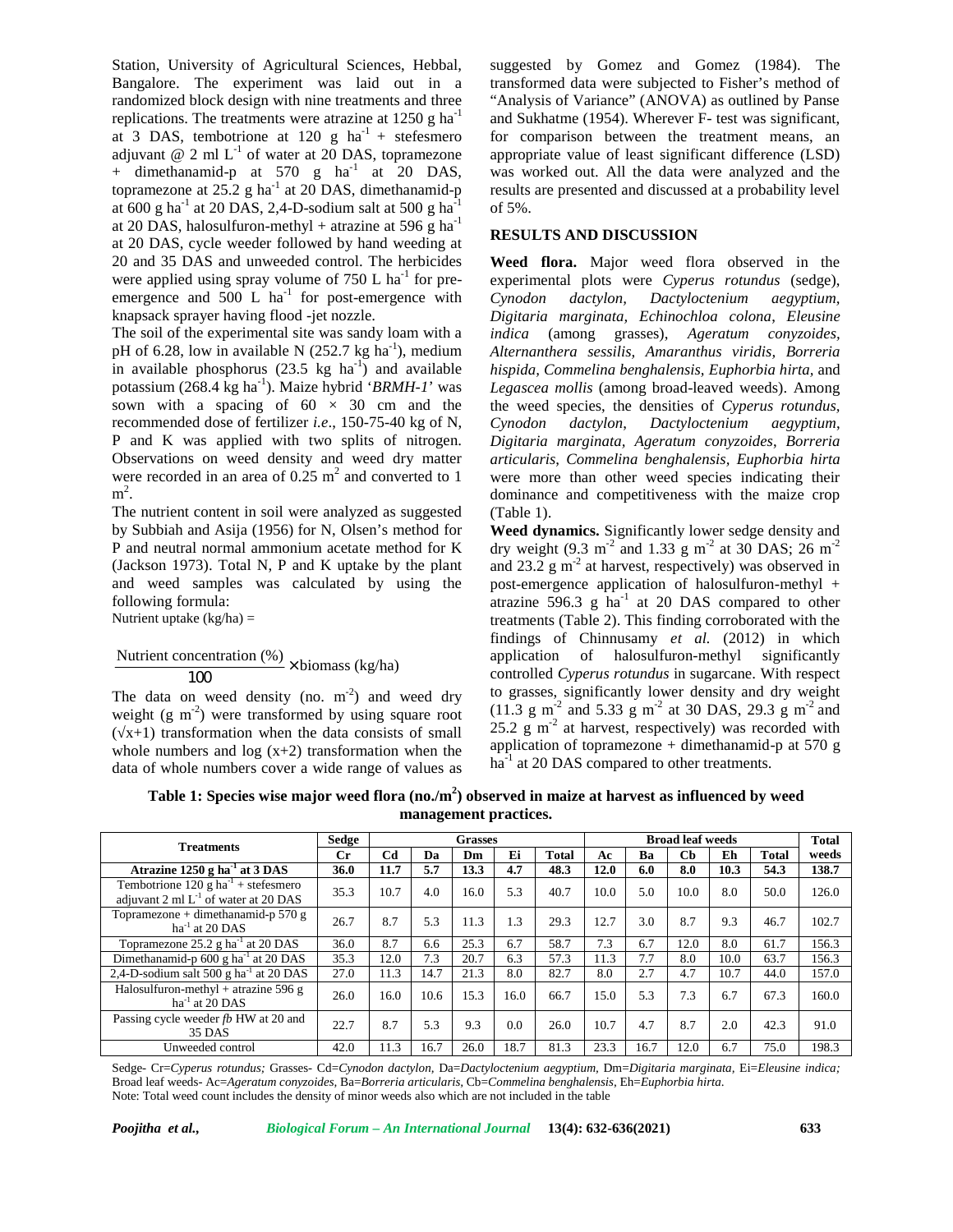These findings are in accordance with Nader *et al*. (2011). The broad-leaf weeds density and dry weight  $(8.0 \text{ m}^2 \text{ and } 1.33 \text{ g m}^2 \text{ at } 30 \text{ DAS}; 44.0 \text{ m}^2 \text{ and } 24.8 \text{ g}$  is a s  $m<sup>-2</sup>$  at harvest, respectively) was significantly lower in sites application of 2,4-D-sodium salt  $500 \text{ g}$  ha<sup>-1</sup> at 20 DAS compared to other treatments.

At both 30 DAS and at harvest the density and dry weight of total weeds among herbicide treatments was observed to be the lowest with the treatment involving application of topramezone + dimethanamid-p  $570$  g ha<sup>-1</sup> at 20 DAS due to control of broad-spectrum weeds as a result of different mode of action of herbicides *i.e*., topramezone inhibited the HPPD enzyme (4 hydroxyphenylpyruvate dioxygenase), which play a major role in carotenoid biosynthetic pathway. As a result, oxidative degradation of chlorophyll occurs,

leading to pronounced whitening or bleaching of sensitive grasses and broad leaf weeds. Dimethanamid is a shoot inhibiting herbicide which can affect multiple sites within a plant but primarily interfering with lipid and protein synthesis and finally resulting in death of the sensitive sedge, grasses and broad leaf weeds (Pradeep *et al*., 2017). The second-best treatment in reducing the total weed density and dry weight was tembotrione 120 g ha<sup>-1</sup> + stefesmero adjuvant 2 ml  $L^{-1}$ of water due to inhibition of HPPD enzyme in grasses and broad leaf weeds. The next best treatment was pre emergence application of atrazine 50% WP at 1250 g  $ha^{-1}$  due to better control of grasses and broad leaf weeds. The results are in agreement with the reports of Schulte and Kocher (2009); Kumar *et al.* (2017); Sharma *et al*., (2000).

**Table 2: Category wise weed density, weed dry weight and weed control efficiency (WCE) at 30 DAS and at harvest in maize as influenced by weed management practices.**

|                                                              |                    |                                    | Weed density (no. $m-2$ )                |                    | Weed dry weight $(g m-2)$ |                 |                                   |                    |         |  |
|--------------------------------------------------------------|--------------------|------------------------------------|------------------------------------------|--------------------|---------------------------|-----------------|-----------------------------------|--------------------|---------|--|
| <b>Treatment</b>                                             | Sedge <sup>+</sup> | Grasse<br>$\mathbf{s}^{\text{\#}}$ | <b>Broad-</b><br>leaf<br>${\bf weeds}^+$ | Total <sup>#</sup> | Sedge <sup>+</sup>        | Grasse<br>$s^+$ | <b>Broad-</b><br>leaf<br>$weeds+$ | Total <sup>#</sup> | (%)     |  |
|                                                              |                    |                                    | 30 DAS                                   |                    |                           |                 |                                   |                    |         |  |
| Atrazine 1250 g ha <sup>-1</sup> at 3 DAS                    | 4.42               | 1.18                               | 4.02                                     | 1.69               | 2.96                      | 2.91            | 1.98                              | 1.30               | 66.4    |  |
|                                                              | (18.7)             | (13.3)                             | (15.3)                                   | (47.3)             | (7.83)                    | (7.50)          | (2.93)                            | (18.3)             |         |  |
| Tembotrione $120 \text{ g} \text{ ha}^{-1}$ + stefesmero     | 4.35               | 1.20                               | 3.82                                     | 1.67               | 2.77                      | 2.97            | 1.93                              | 1.28               | 67.9    |  |
| adjuvant $2 \text{ ml } L^{-1}$ of water at $20 \text{ DAS}$ | (18.0)             | (14.0)                             | (14.7)                                   | (46.7)             | (6.83)                    | (7.83)          | (2.80)                            | (17.5)             |         |  |
| Topramezone + dimethanamid-p 570 g                           | 3.40               | 1.12                               | 3.95                                     | 1.58               | 1.69                      | 2.46            | 1.92                              | 1.05               | 81.7    |  |
| $ha^{-1}$ at 20 DAS                                          | (10.7)             | (11.3)                             | (14.7)                                   | (36.7)             | (1.87)                    | (5.33)          | (2.73)                            | (9.94)             |         |  |
| Topramezone 25.2 g ha <sup>-1</sup> at 20 DAS                | 4.39               | 1.30                               | 3.58                                     | 1.70               | 2.57                      | 3.17            | 1.92                              | 1.28               | 67.6    |  |
|                                                              | (18.7)             | (18.0)                             | (12.0)                                   | (48.7)             | (5.67)                    | (9.10)          | (2.87)                            | (17.6)             |         |  |
| Dimethanamid-p 600 g ha <sup>-1</sup> at 20 DAS              | 3.85               | 1.20                               | 4.49                                     | 1.69               | 1.81                      | 2.97            | 2.93                              | 1.29               | 67.2    |  |
|                                                              | (14.0)             | (14.7)                             | (19.3)                                   | (48.0)             | (2.30)                    | (7.87)          | (7.70)                            | (17.9)             |         |  |
| 2,4-D-sodium salt 500 g ha $^{-1}$ at 20                     | 3.31               | 1.53                               | 2.99                                     | 1.73               | 1.57                      | 5.07            | 1.52                              | 1.47               | 49.2    |  |
| <b>DAS</b>                                                   | (10.0)             | (35.3)                             | (8.0)                                    | (53.3)             | (1.47)                    | (24.9)          | (1.33)                            | (27.7)             |         |  |
| Halosulfuron-methyl + atrazine 596 g                         | 3.17(9.3)          | 1.37                               | 4.71                                     | 1.73               | 1.53                      | 3.30            | 3.30                              | 1.36               | 60.9    |  |
| $ha^{-1}$ at 20 DAS                                          |                    | (22.0)                             | (21.3)                                   | (52.7)             | (1.33)                    | (10.0)          | (9.97)                            | (21.3)             |         |  |
| Passing cycle weeder fb HW at 20 and                         | 2.85(7.3)          | 0.88                               | 3.20                                     | 1.38               | 1.37                      | 1.30            | 1.55                              | 0.69               | 94.5    |  |
| 35 DAS                                                       |                    | (6.0)                              | (9.3)                                    | (22.7)             | (0.87)                    | (0.70)          | (1.40)                            | (2.97)             |         |  |
| Unweeded control                                             | 4.79               | 1.62                               | 5.62                                     | 1.97               | 3.66                      | 5.16            | 4.14                              | 1.75               | $0.0\,$ |  |
|                                                              | (22.0)             | (40.0)                             | (30.7)                                   | (92.7)             | (12.4)                    | (25.8)          | (16.3)                            | (54.4)             |         |  |
| LSD $(p=0.05)$                                               | 0.89               | 0.23                               | 1.05                                     | 0.11               | 0.44                      | 0.66            | 0.58                              | 0.24               |         |  |
|                                                              |                    |                                    | At harvest                               |                    |                           |                 |                                   |                    |         |  |
| Atrazine 1250 g ha <sup>-1</sup> at 3 DAS                    | 6.07               | 1.70                               | 1.74                                     | 2.14               | 5.44                      | 1.59            | 1.53                              | 1.99               | 52.9    |  |
|                                                              | (36.0)             | (48.3)                             | (54.3)                                   | (138.7)            | (28.8)                    | (37.1)          | (32.1)                            | (98.0)             |         |  |
| Tembotrione 120 g ha <sup>-1</sup> + stefesmero              | 6.00               | 1.62                               | 1.69                                     | 2.09               | 5.39                      | 1.55            | 1.51                              | 1.98               | 54.2    |  |
| adjuvant 2 ml L <sup>-1</sup> of water at 20 DAS             | (35.3)             | (40.7)                             | (50.0)                                   | (126.0)            | (28.3)                    | (35.2)          | (31.9)                            | (95.3)             |         |  |
| Topramezone + dimethanamid-p 570 g                           | 5.21               | 1.49                               | 1.67                                     | 2.01               | 4.96                      | 1.43            | 1.43                              | 1.88               | 64.3    |  |
| $\rm{ha}^{-1}$ at 20 DAS                                     | (26.7)             | (29.3)                             | (46.7)                                   | (102.7)            | (23.8)                    | (25.2)          | (25.3)                            | (74.3)             |         |  |
| Topramezone 25.2 g ha <sup>-1</sup> at 20 DAS                | 6.07               | 1.78                               | 1.79                                     | 2.19               | 5.65                      | 1.61            | 1.53                              | 2.01               | 50.4    |  |
|                                                              | (36.0)             | (58.7)                             | (61.7)                                   | (156.3)            | (31.1)                    | (38.7)          | (33.3)                            | (103.2)            |         |  |
| Dimethanamid-p 600 g ha <sup>-1</sup> at 20 DAS              | 6.01               | 1.77                               | 1.81                                     | 2.19               | 5.76                      | 1.61            | 1.55                              | 2.02               | 49.0    |  |
|                                                              | (35.3)             | (57.3)                             | (63.7)                                   | (156.3)            | (32.5)                    | (39.1)          | (34.7)                            | (106.2)            |         |  |
| 2,4-D-sodium salt 500 g ha <sup>-1</sup> at 20               | 5.58               | 1.92                               | 1.65                                     | 2.19               | 5.27                      | 1.86            | 1.41                              | 2.09               | 40.0    |  |
| DAS                                                          | (27.0)             | (82.7)                             | (44.0)                                   | (157.0)            | (27.1)                    | (72.9)          | (24.8)                            | (124.9)            |         |  |
| Halosulfuron-methyl + atrazine 596 g                         | 5.19               | 1.83                               | 1.82                                     | 2.20               | 4.91                      | 1.74            | 1.61                              | 2.07               | 43.4    |  |
| ha <sup>-1</sup> at 20 DAS                                   | (26.0)             | (66.7)                             | (67.3)                                   | (160.0)            | (23.2)                    | (53.7)          | (40.9)                            | (117.7)            |         |  |
| Passing cycle weeder fb HW at 20 and                         | 4.81               | 1.44                               | 1.62                                     | 1.95               | 4.78                      | 1.41            | 1.37                              | 1.84               | 66.9    |  |
| 35 DAS                                                       | (22.7)             | (26.0)                             | (42.3)                                   | (91.0)             | (22.1)                    | (24.3)          | (22.5)                            | (68.9)             |         |  |
| Unweeded control                                             | 6.54<br>(42.0)     | 1.91<br>(81.3)                     | 1.88<br>(75.0)                           | 2.29<br>(198.3)    | 7.34<br>(53.2)            | 1.85<br>(71.8)  | 1.91<br>(83.2)                    | 2.31<br>(208.2)    | $0.0\,$ |  |
| LSD $(p=0.05)$                                               | 0.78               | 0.17                               | 0.09                                     | 0.05               | 0.47                      | 0.16            | 0.11                              | 0.09               |         |  |
|                                                              |                    |                                    |                                          |                    |                           |                 |                                   |                    |         |  |

Data within parentheses are original values;  $#$  **-** data analyzed using log  $(x+2)$  transformation, + - square root  $(x+1)$  transformation

*Poojitha et al., Biological Forum – An International Journal* **13(4): 632-636(2021) 634**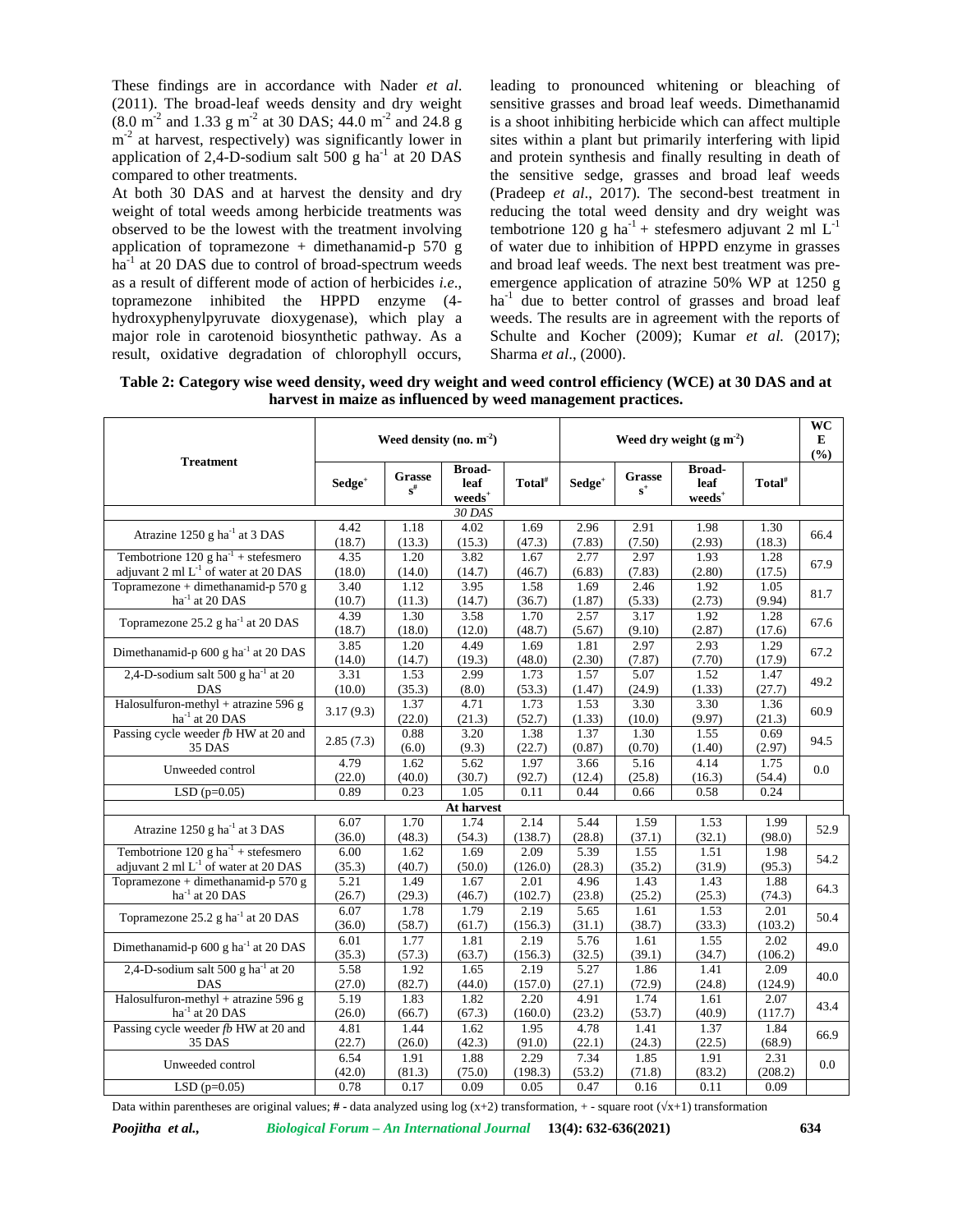**Weed control efficiency.** The data on weed control efficiency as influenced by weed management practices are presented in Table 2. At 30 DAS and at harvest highest weed control efficiency was recorded in passing cycle weeder followed by hand weeding at 20 and 35 DAS (94.5 and 66.9%, respectively) due to highest efficiency of human labour in removing all the types of weeds.

Among herbicide treatments, highest weed control efficiency at 30 DAS and at harvest was recorded in post-emergence application of topramezone + dimethanamid-p  $570$  g ha<sup>-1</sup> (81.7 and 64.3%, respectively) due to control of broad spectrum of weeds including sedge, grasses and broad-leaf weeds and lowest weed control efficiency was recorded in 2,4-D sodium salt 500 g ha<sup>-1</sup> (49.2 and 40.0%, respectively) due to control of only some specific weed flora like broad-leaf weeds more efficiently, sedge to some extent and no control of grassy weeds.

**Nutrient uptake and yield.** At harvest, (Table 3) among herbicide treatments, topramezone + dimethanamid-p 570 g ha $^{-1}$  at 20 DAS recorded higher uptake of nitrogen, phosphorus and potassium (119.33, 29.54 and 95.65 kg ha<sup>-1</sup> at harvest, respectively) by maize crop compared to other herbicide treatments except tembotrione 120 g ha<sup>-1</sup> + stefesmero adjuvant 2 ml  $\rm L^{1}$  of water at 20 DAS (111.7, 27.56 and 92.83 kg 2.93 ha<sup>-1</sup> at harvest, respectively) and atrazine 1250 g ha<sup>-1</sup> at

3 DAS (106.57, 26.81 and 89.54 kg ha<sup>-1</sup> at harvest, respectively) with which it was on par. Whereas the nutrient removal by weeds is in the reverse order as that of nutrient uptake by crop *i.e*., lowest in topramezone + dimethanamid-p followed by tembotrione and atrazine among herbicide treatments.

There is a positive correlation between nutrient uptake by crops and yield. Similarly, there is a negative correlation between nutrient removal by weeds and yield. Hence kernel yields will be higher whenever the nutrient uptake by crop is higher and nutrient removal by weeds is lower. Among different treatments, nitrogen, phosphorus and potassium uptake by maize crop at 30 DAS and at harvest was significantly higher in passing cycle weeder followed by hand weeding at 20 and 35 DAS because of which it has recorded a highest yield of  $(6.56 \text{ t} \text{ ha}^{-1})$  which was on par with herbicide treatments, topramezone + dimethanamid-p 570 g/ha at 20 DAS (6.40 t ha<sup>-1</sup>) and tembotrione 120 g  $ha^{-1}$  + stefesmero adjuvant 2 ml  $L^{-1}$  of water at 20 DAS  $(6.20 t \text{ ha}^{-1})$  as a result of better weed control and less weed competition. Whereas, the lowest uptake of nitrogen, phosphorus and potassium by maize crop and highest removal of nitrogen, phosphorus and potassium by weeds was recorded in unweeded control as a result of weed competition resulting in lower maize yield of 2.93 t ha-1 . The results are in accordance with Sinha *et al*., (2005); Rani *et al*., (2021).

**Table 3: Effect of weed management practices on maize kernel yield, nutrient uptake by weeds and maize at harvest.**

|                                                                                               | <b>Maize</b>                     | Nutrient uptake $(kg ha^{-1})$ |       |       |              |       |       |  |  |
|-----------------------------------------------------------------------------------------------|----------------------------------|--------------------------------|-------|-------|--------------|-------|-------|--|--|
| <b>Treatment</b>                                                                              | kernel                           |                                | Weeds |       | <b>Maize</b> |       |       |  |  |
|                                                                                               | yield<br>$(t \, \text{ha}^{-1})$ | N                              | P     | K     | N            | P     | K     |  |  |
| Atrazine $1250$ g ha <sup>-1</sup> at 3 DAS                                                   | 5.78                             | 34.10                          | 21.10 | 26.65 | 106.57       | 26.81 | 89.54 |  |  |
| Tembotrione $120 g h a^{-1}$ + stefesmero adjuvant 2 ml L <sup>-1</sup> of water<br>at 20 DAS | 6.20                             | 28.87                          | 18.10 | 21.18 | 111.70       | 27.56 | 92.83 |  |  |
| Topramezone + dimethanamid-p 570 g ha <sup>-1</sup> at 20 DAS                                 | 6.40                             | 23.40                          | 14.60 | 15.12 | 119.33       | 29.54 | 95.65 |  |  |
| Topramezone $25.2$ g ha <sup>-1</sup> at 20 DAS                                               | 5.33                             | 41.94                          | 25.40 | 33.94 | 100.82       | 25.16 | 84.92 |  |  |
| Dimethanamid-p 600 g ha <sup>-1</sup> at 20 DAS                                               | 5.13                             | 49.30                          | 27.90 | 37.28 | 95.36        | 25.06 | 82.94 |  |  |
| 2,4-D-sodium salt 500 g ha <sup>-1</sup> at 20 DAS                                            | 5.03                             | 59.94                          | 31.10 | 49.78 | 86.66        | 22.07 | 75.53 |  |  |
| Halosulfuron-methyl + atrazine 596 g ha <sup>-1</sup> at 20 DAS                               | 5.09                             | 55.52                          | 29.90 | 42.16 | 91.20        | 23.89 | 80.82 |  |  |
| Passing cycle weeder fb HW at 20 and 35 DAS                                                   | 6.56                             | 19.25                          | 11.60 | 12.94 | 123.80       | 30.94 | 98.68 |  |  |
| Unweeded control                                                                              | 2.93                             | 98.71                          | 37.84 | 78.66 | 62.01        | 15.53 | 44.36 |  |  |
| $LSD(p=0.05)$                                                                                 | 0.58                             | 7.23                           | 3.94  | 6.71  | 19.20        | 4.37  | 12.65 |  |  |

DAS-Days after sowing.

Weeds are the silent robbers of nutrients and deplete the soil nutrients rapidly than the crop. Hence, the soil with higher population of weeds will have lower soil fertility levels when compared to an exhaustive crop. Poor soil nutrient status was recorded with unweeded control  $(176.5, 17.77, 17.77)$  and 133.6 kg ha<sup>-1</sup>, respectively) due to high weed density and dry weight. Higher soil nutrient status was recorded in passing cycle weeder followed by hand weeding at 20 and 35 DAS (225.4, 34.18 and  $174.3$  kg ha<sup>-1</sup>, respectively) followed by other herbicide to the treatments. Among herbicide treatments topramezone + dimethanamid-p 570 g ha<sup>-1</sup> at 20 DAS (220.5, 31.63)

and 170.1 kg  $\text{ha}^{-1}$ , respectively) and tembotrione 120 g  $ha^{-1}$  + stefesmero adjuvant 2 ml  $L^{-1}$  of water at 20 DAS  $(214.7, 28.92 \text{ and } 166.0 \text{ kg} \text{ ha}^{-1}$ , respectively) were superior than other treatments.

## **CONCLUSION**

According to the results of the current study, all of the herbicides tested in the current investigation reduced weeds and increased maize production when compared to the unweeded control. Post-emergence application of topramezone + dimethanamid-p  $570$  g ha<sup>-1</sup> at 20 DAS was highly effective in providing broad spectrum weed